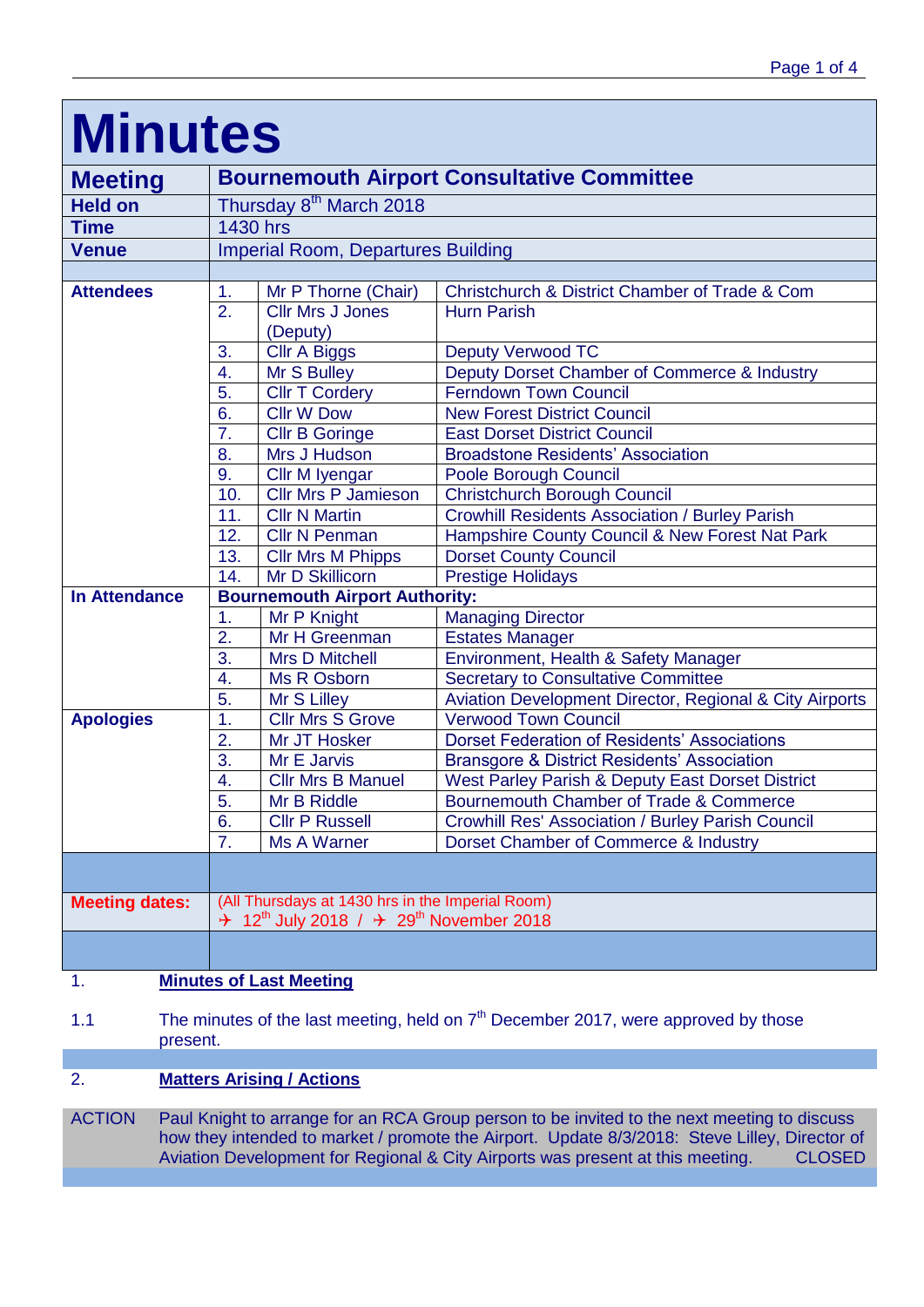## 3. **Report by the Managing Director**

- 3.1 The Airport advised that the transition from MAG to RCA was ongoing, with full separation anticipated mid-2018.
- 3.2 Discussions were taking place with airlines to grow the Business.
- 3.3 The CAA Annual Audit took place on the  $6<sup>th</sup>$  and  $7<sup>th</sup>$  March, with confirmation that the Business change had been accommodated safely.
- 3.4 The Airport gave a business update YTD ( $1<sup>st</sup>$  April 2017 to  $1<sup>st</sup>$  March 2018). Passenger numbers stood at 647K, against a budget of 632K. The increase was due to the introduction of a year-round Ryanair Krakow flight and high load factors on all other routes. The overall budget had been adversely affected by reduced General Aviation (GA) and the external challenge to parking revenue. Costs were flat to budget.
- 3.5 A discussion took place on the drop-off charge and alternative suggestions on how to raise equivalent revenue were tabled by Members, including a per passenger tax. However, the Airport advised that all options were considered carefully before the drop-off charge was introduced and one of the first things the new owners did was to review this charge at length. The Airport reiterated, as in previous meetings, the reasons why the charge was in place and that it had to remain for the present.
- 3.6 A Member asked whether the Airport would look to get outside car parking competitors to park on its land. The Airport replied that it had a Masterplan for development on its land, which did not include this. It acknowledged that there would always be competition promoting a different offering for customers. This was different as the Airport offered a dedicated nongrassed area that was secure and monitored. Since the Airport had been under new ownership, there had been various car parking initiatives discussed and implemented. One was to raise the Airport's profile and make it more prominent on the internet. There were other initiatives to be introduced, but these were still in the planning stages.
- 3.7 Passenger performance by airline was shown and discussed. Passenger numbers were holding up well.
- 3.8 Summer 2018 routes were reported, as follows. Ryanair: Alicante; Malaga; Faro; Malta; Tenerife; Krakow; Gran Canaria; Murcia; Palma and Girona. TUI / First Choice: Gran Canaria; Tenerife; Lanzarote; Mallorca; Corfu; Dalaman; Ibiza; Rhodes; Naples and Paphos.

Super Savers were to operate a programme, as follows. They were to operate via their own scheduled service, not necessarily the same airline each time.

| *      | Day           | Date     | <b>Programme / Destination</b>             | <b>Days</b> |
|--------|---------------|----------|--------------------------------------------|-------------|
| $\ast$ | <b>Monday</b> | 22/01/18 | Incredible Iceland                         |             |
| $\ast$ | <b>Monday</b> | 26/02/18 | Incredible Iceland                         | 5           |
| $\ast$ | <b>Monday</b> | 12/03/18 | Seville: Authentic Andalucia               | 5           |
| $\ast$ | <b>Monday</b> | 09/04/18 | Verona & Lake Garda                        |             |
| *      | <b>Monday</b> | 30/04/18 | Florence, Pisa & Tuscany                   |             |
| $\ast$ | Monday        | 28/05/18 | <b>Magical Malta</b>                       |             |
| $\ast$ | <b>Monday</b> | 11/06/18 | Iceland under the Midnight Sun             | 5           |
| *      | <b>Monday</b> | 24/09/18 | Montenegro, Croatia and Adriatic Riviera 5 |             |
| $\ast$ | Friday        | 19/10/18 | <b>Madeira</b>                             | 8           |
| *      | <b>Monday</b> | 07/01/19 | Incredible Iceland                         | 5           |
| 卡      | <b>Monday</b> | 04/02/19 | Incredible Iceland                         |             |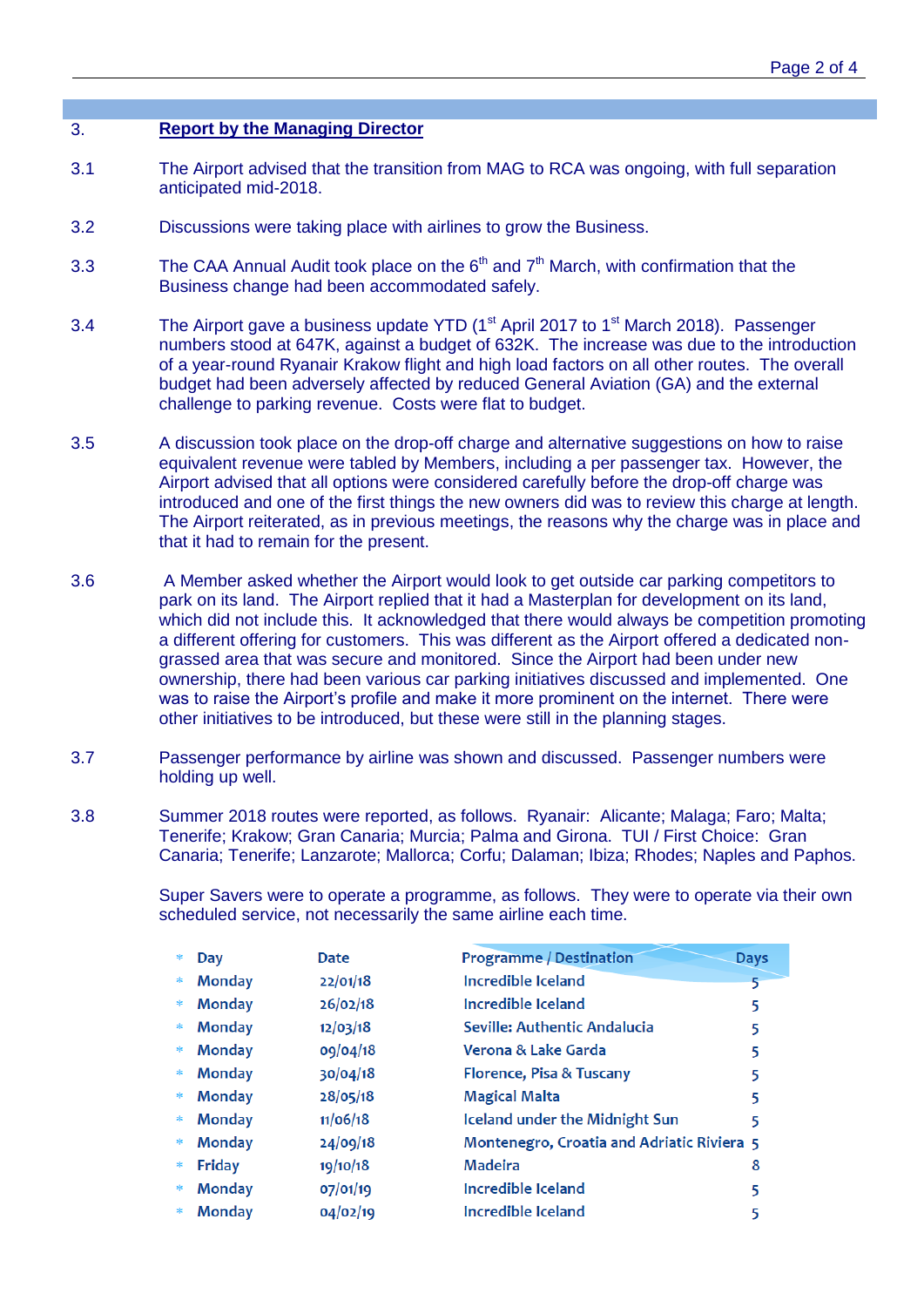- 3.9 Ryanair had announced this week that they will be operating a twice weekly Paphos throughout the winter of 2018 /2019 (Mondays and Fridays). This news was welcomed.
- 3.10 Since the last Committee meeting, the following incidents had occurred:

|                                           | <b>Number</b>  |
|-------------------------------------------|----------------|
| <b>Aircraft Accidents</b>                 |                |
| <b>Aircraft Ground Incidents</b>          |                |
| <b>Full Emergencies</b>                   | 2              |
|                                           |                |
|                                           |                |
| <b>Local Standby</b>                      | 9              |
| <b>Weather Standby</b>                    | 19             |
| <b>First Aid</b>                          | $\overline{2}$ |
| <b>Off-Airport Road Traffic Accidents</b> |                |

A Chinook with gearbox problems inbound with 4 passengers and a DA40 with a rough running engine. Both landed safely.

3.11 Airport passenger comparison was shown from 2016 to 2018, along with the movement comparison for the same period. For the months of January, total aircraft movements were up on the same period 2016 and 2017, in February movements were up on 2017 but down on 2016.

#### 4. **Aviation Development**

- 4.1 The Chair welcomed Steve Lilley to the meeting, as Aviation Development Director for Regional and City Airports.
- 4.2 Mr Lilley advised that the RCA approach to aviation development was to drive sustainable passenger growth at owned and managed airports: Bournemouth; Exeter; Norwich; and the City of Derry. Passenger numbers were a key driver of aeronautical and non-aeronautical revenues. The focus was to increase the range of available services in order to better serve the local community, whether for business or leisure. Saving local passengers time and money by not needing to travel to other airports stimulated new demand and provided a boost to the local economy through enhanced connectivity. It was RCA's strategy to provide a credible alternative to the London airports.
- 4.3 It was believed that Bournemouth had the right ingredients for growth, with attractive attributes to market the Airport to airline customers best placed to deliver growth, in terms of size of population, demographic, a diverse local business community and geographically closer to key European markets than other UK airports. Europe's two leading low cost airlines were already present at Bournemouth.
- 4.4 Mr Lilley explained how RCA intended to deliver growth at Bournemouth, by identifying network voids, building compelling business cases and developing strategic partnerships with key airlines. However, there were challenges in terms of timescales, the reducing number of suitable target airlines (which already had a lack of capacity for growth in the short to medium term), APD and Brexit. Mr Lilley briefed all on the current aviation development commercial activity and a discussion ensued on potential airlines / operators and the merits of Bournemouth compared to other airports.

#### 5. **Aircraft Noise Report**

5.1 For the period March 2017 to February 2018, there were 48 complaints from 35 people (not including repeat complainants). Of the 48 complaints, 44 were found to be compliant and 4 non-compliant (companies had been contacted, where necessary, and reminded of the operational restrictions). The majority of complaints were from the Christchurch area (10), followed by the New Forest (8). Total aircraft movements per complaint for the period was shown and it was noted that this now stood at 700 movements per complaint, against a target of 150 per complaint, which was very good.